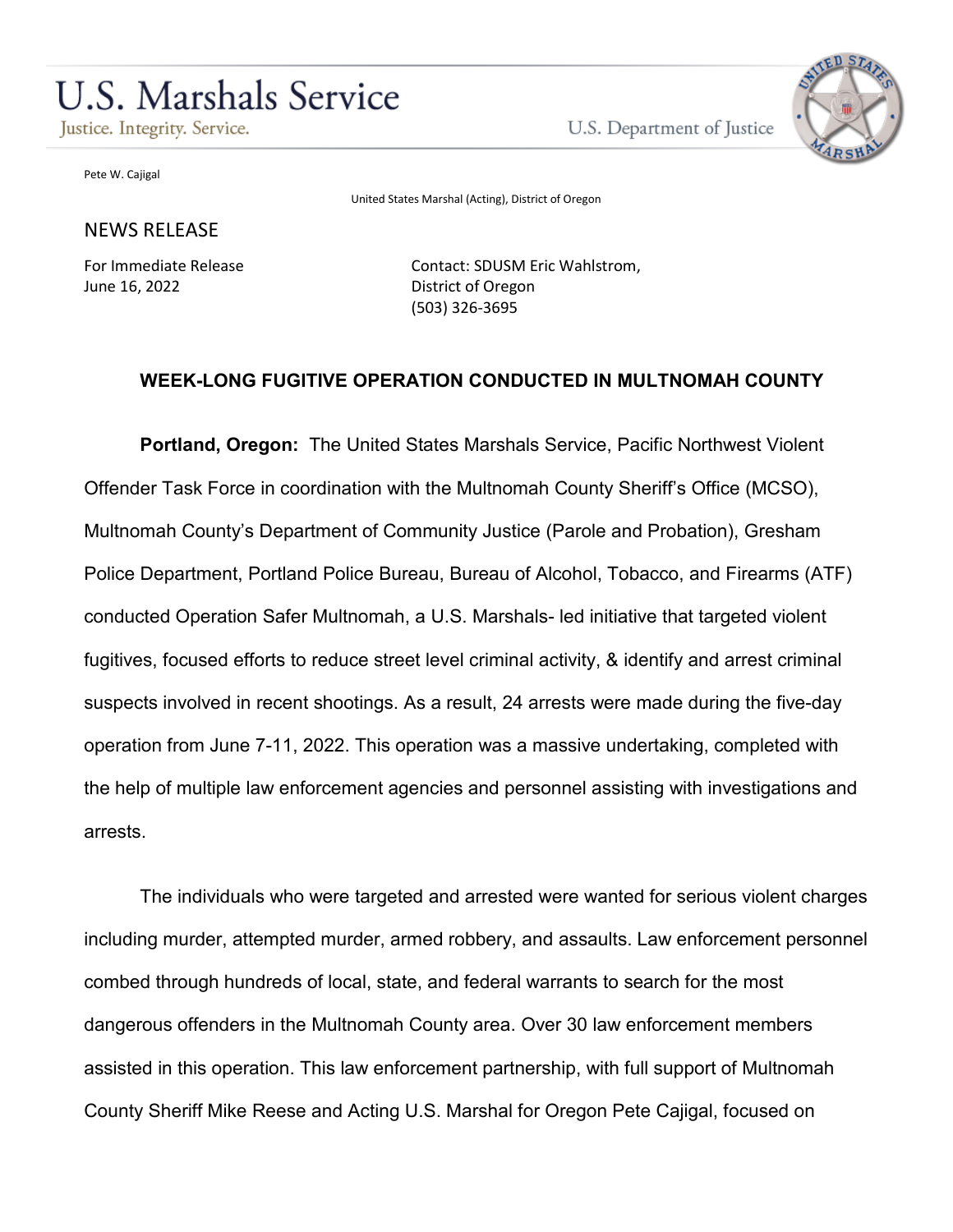reducing community violence by targeting individuals involved in criminal activity that has directly led to the increase in violent crime in the county.

"By pooling our resources, we can remove offenders who have shown the highest propensity of violence and disregard for human life, and hold them accountable for the crimes they have committed," Sheriff Mike Reese said. "We are dedicated to creating safe and thriving communities for everyone, and collaborative missions such as this, is one way to reach our goal."

"This operation exemplifies the effectiveness of working together as a team for the benefit of our citizens. I am proud of the Deputy Marshals, task force officers and our local law enforcement partners for the work they did this week, and for what they do every day. The results of this operation are indicative of the high level of law enforcement cooperation we enjoy here in the state of Oregon, and we hope the effort this week in Multnomah County will demonstrate to our citizens what these men and women do every day to keep them safe." said U.S. Marshal Pete Cajigal.

#### **Operational Stats:**

- 24 fugitives arrested: 3 wanted for attempt murder by shooting, 1 pending a federal drug overdose death, 3 pending federal prosecution for possession of firearms and narcotics.
- 21 firearms: 9 reported stolen, 3 ghost guns, 1 silencer seized (homemade)
- 3 pounds of methamphetamine
- 19 grams of heroin
- 449 fentanyl pills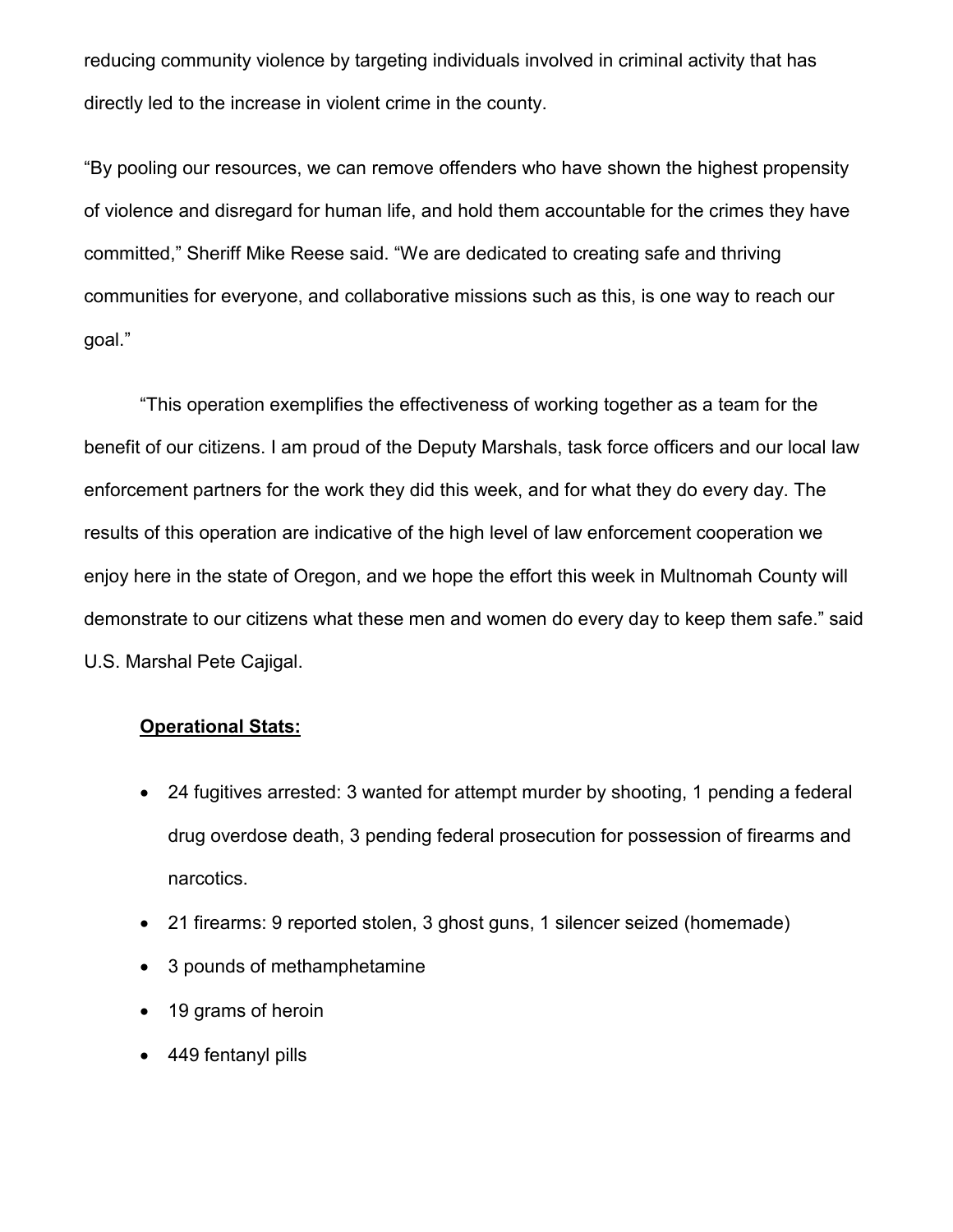#### **Notable Arrests:**

**Jimmy Pearce**, age 35, was wanted by the Washington County Sheriff's Office as a suspect in a 2017 homicide that occurred at the Xpose Club, located at 10270 SW Canyon Road in Beaverton, OR. He was located near SE Bush Street and SE 112 Avenue in Portland and was arrested without incident. Warrants include Murder in the Second Degree, Unlawful Use of a Weapon, Felon in Possession of a Firearm.

**Andrey Mazur**, age 32, was wanted for more than 36 armed robberies throughout the Portland and Vancouver, Washington metro area. With the assistance of Portland Police Special Emergency Response Team, Mr. Mazur was safely taken into custody after an hourslong standoff. During the standoff, Mr. Mazur cut his hair to change his appearance. A handgun recovered in the lawn outside of the Jantzen Beach residence is alleged to have been thrown there by Mazur. Mazur is a convicted felon.

**Alexander Barber**, age 27, was wanted for federal charges stemming from theft of more than 35 firearms from a licensed dealer and felon in possession of a firearm. Mr. Barber was arrested after being located hiding in the attic of a Portland residence. During the operation, law enforcement was able to locate and recover eight of the stolen firearms in this case through search warrants.

## **Operational Video/Photographs Dropbox Link:**

[https://www.dropbox.com/scl/fo/u2c0g31amyyz6vdqu1pnf/h?dl=0&rlkey=yjtt0k41iow3d5](https://www.dropbox.com/scl/fo/u2c0g31amyyz6vdqu1pnf/h?dl=0&rlkey=yjtt0k41iow3d5isvxp0o5xe7) [isvxp0o5xe7](https://www.dropbox.com/scl/fo/u2c0g31amyyz6vdqu1pnf/h?dl=0&rlkey=yjtt0k41iow3d5isvxp0o5xe7)